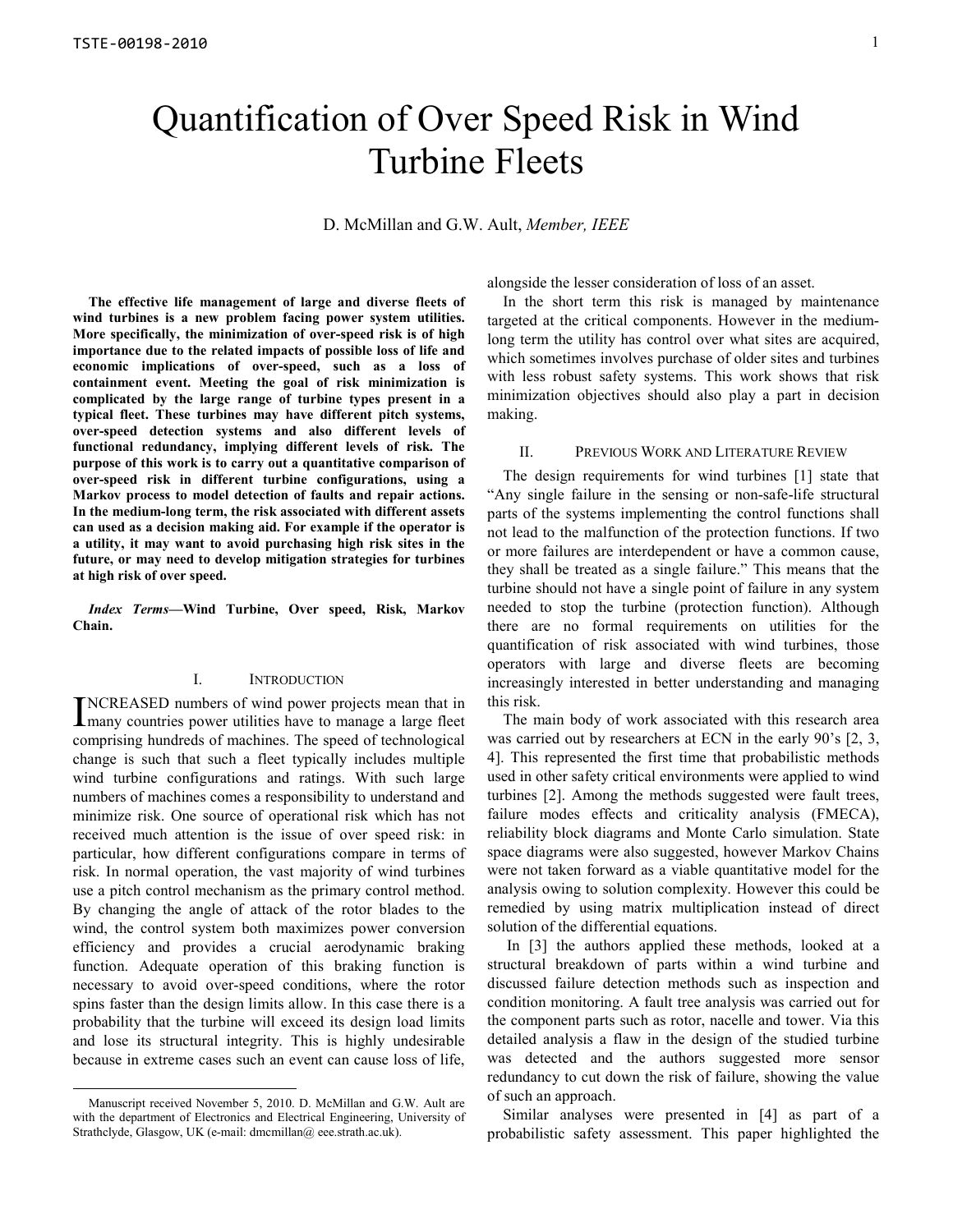importance of a good working knowledge of the plant. State diagrams were used to categorise the wind turbine operational states. The methodology was tested successfully on two wind turbine designs.

The same authors extended their approach to deal with geographic risk [5]. Over 200 severe incidents representing 43 turbine years of operation were analysed using data from the WMEP database along with Danish and Dutch datasets. The probability of blade loss, turbine collapse etc. were quantified based on this dataset, providing a unique insight into frequency of such events. Geographic areas were classified according to 10 risk categories such as industrial area, roads etc. Maximmum blade throw distance was calculated so that areas at risk could be defined. Finally, indirect events were considered whereby a turbine failure could have secondary impacts e.g. oil tanker impact. The output of the work was a risk contour map which could be used by government to define where wind installations would be acceptable from a risk view point.

The main body of research described above has been added to by other recent work. Dorsey [6] showed that by using traditional reliability methods such as those found in [7], a comparative study of an existing pitch system and proposed design changes can be quantitatively evaluated. In this way improvements can be made at manufacture to increase the reliability of sub-systems including safety systems.

More specifically for over speed and wind turbine safety, A FMECA analysis of a wind turbine safety system was carried out successfully on a MW-class large wind turbine by Michos et al. [8].

The effective management of risk is a relatively new problem to the wind industry, however this is not the case for other power generation types. In particular, the nuclear power industry has extremely high standards of operational safety which are maintained by extensive studies into reliability and risk. A seminal introduction to these methods, which have been practiced successfully since the birth of civil nuclear power in the 1950's, can be found in [9].

## III. DATA SOURCES

Quantitative reliability data of wind turbine sub-systems can be found in [10] and have been used by various authors in reliability studies [11, 12]. However this data is not detailed enough to distinguish between different safety system configurations. Therefore a qualitative judgment must be made on reliability of safety subsystems which can then be translated into quantitative data by use of a risk assessment approach [13]. An example is shown in table I, which is an example of how organizations with an exposure to risk may establish an explicit link between qualitative and quantitative information. This approach is adopted initially in this work owing to a lack of sufficiently detailed or accessible quantitative data.

| 1731212 L<br><b>RISK ASSESSMENT TABLE</b>            |                      |            |            |           |                    |  |  |  |  |  |
|------------------------------------------------------|----------------------|------------|------------|-----------|--------------------|--|--|--|--|--|
| Probability of Occurrence                            |                      |            |            |           |                    |  |  |  |  |  |
| Descriptor                                           | highly<br>improbable | improbable | occasional | probable  | Highly<br>probable |  |  |  |  |  |
| $\lambda = 1 \times 10$<br>(power)                   | $-5$                 | $-4$       | $-3$       | $-2$      | -1                 |  |  |  |  |  |
| TABLE II<br><b>HIGH LEVEL SYSTEM CHARACTERISTICS</b> |                      |            |            |           |                    |  |  |  |  |  |
| Safety System Description                            |                      |            | System 1   | System 2  | System 3           |  |  |  |  |  |
| Wind turbine power rating                            |                      |            | < 1MW      | >1MW      | $>1$ MW            |  |  |  |  |  |
| Active pitch actuation type                          |                      |            | Hydraulic  | Hydraulic | Electric           |  |  |  |  |  |
| Pitch actuator redundancy                            |                      |            | No         | Yes       | Yes                |  |  |  |  |  |

TABLE I

#### IV. SYSTEM CHARACTERISTICS

Over speed detection redundancy level

Three generic wind turbine safety systems are analysed, representing the spread of configurations available on the market. The main differences between the three generic safety systems are summarized in table II. System 1 represents a lower power rating and an older configuration where pitch control is achieved via a single actuator connected to the three blades which provide the important braking function. System 2 has hydraulic actuators for each blade and more redundancy in the over speed detection system. System 3 has an electric pitch system (motors rather than hydraulic cylinders).

Reliability block diagrams (RBDs) were constructed for each of the three safety systems, identifying the key components comprising the safety system. The models were based on inspection of operator manuals of turbines in each of the three categories, and expert knowledge of staff involved in wind turbine operation and maintenance. For brevity only system 1 is illustrated in the main text, as seen in Figure 1 (refer to appendix for systems 2 and 3).



Fig. 1. Over Speed Reliability Block Diagram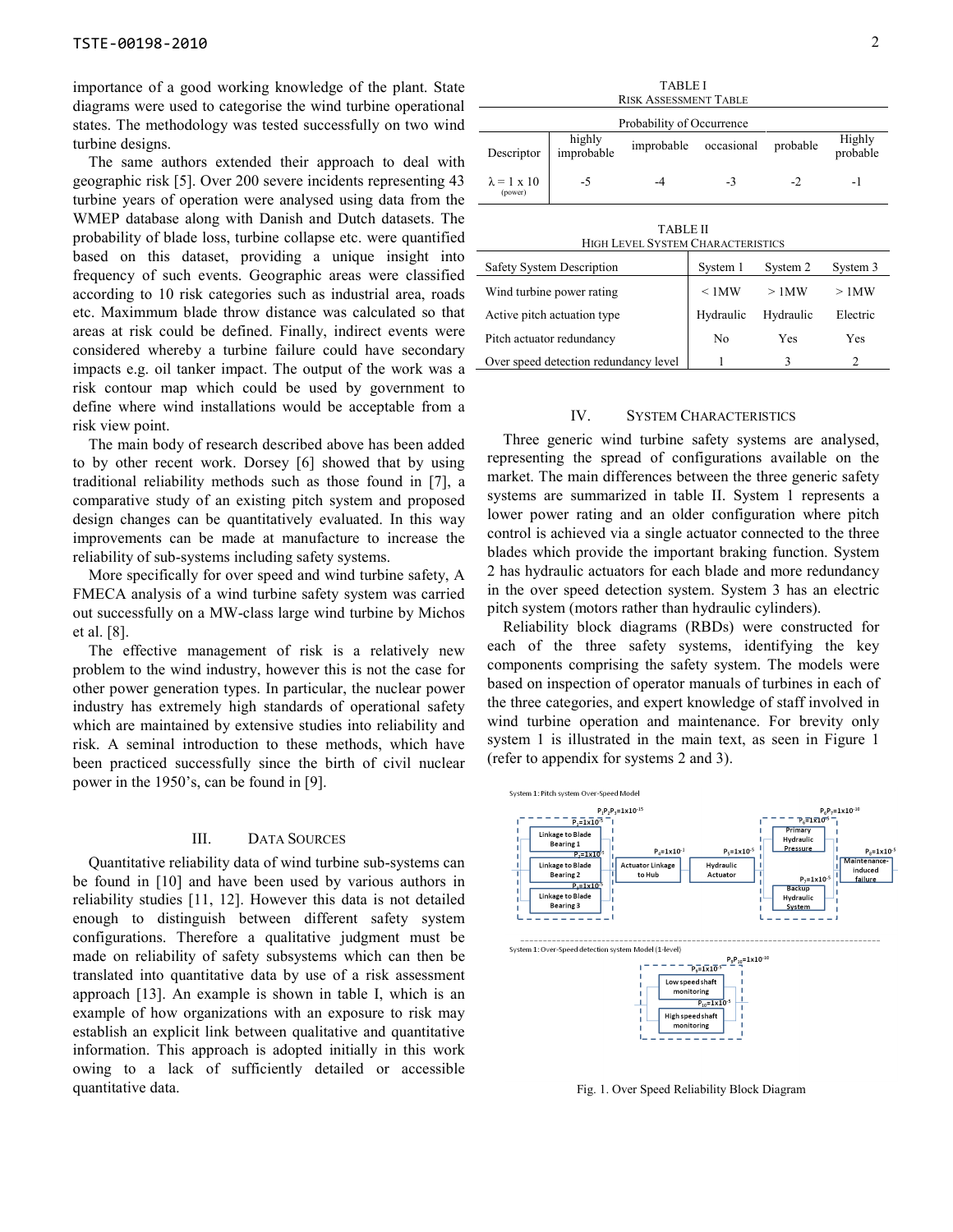The theory of reliability [14] states that for the case of series components, where failure of either component A or B The theory of reliability [14] states that for the case of series components, where failure of either component A or B indicates a possible breach in safety, the probability of failure *P(A+B)* can be computed by equation 1 (in the context of equation 1, *P(A)P(B)* is negligible and this term is dropped in equation 3). Similarly for a situation where safety critical components have functional redundancy, all components would have to fail in order to have a safety breach, and the probability of failure of both components is shown in equation 2. Taking system 1 as an example, equation 3 shows the expression for overall probability ( $P_{TOTAL}$ ) of safety system failure. The procedure is repeated for systems 2 and 3 in the results which follow. can be computed by equation 1 (in the context of 1,  $P(A)P(B)$  is negligible and this term is dropped in 3). Similarly for a situation where safety critical mts have functional redundancy, all components live to failure of

$$
P(A + B) = P(A) + P(B) - P(A)P(B)
$$
 (1)

$$
P(AB) = P(A)P(B) \tag{2}
$$

$$
P_{TOTAL} = P_1 P_2 P_3 + P_4 + P_5 + P_6 P_7 + P_8 + P_9 P_{10} \tag{3}
$$

A comparison across the sub-systems is shown in Figure 2. The biggest single contributor across sub-systems is system 1 'actuator linkage to hub'. The probability of failure of this subsystem is higher than any other (this subsystem is not present in systems 2 and 3). The actuation system and over A comparison across the sub-systems is shown in Figure 2.<br>The biggest single contributor across sub-systems is system 1<br>'actuator linkage to hub'. The probability of failure of this<br>subsystem is higher than any other (this those of the other two systems, however it can be seen that maintenance-induced failure is more likely. Thus each system has its own strengths and weaknesses.

Figure 3 shows the overall probability of failure of the safety systems, combining all sub-systems into a single probability, *PTOTAL*. It is observed that overall system 3 is the least likely to fail, followed by system 2. This would be

System 1, representing older designs, has a substantially higher probability of failure in comparison.



Fig. 3. Combined Probability of Failure Exposure

The theory of relativity [14] states that the three case of series intuitively expected since represent more recent designs. This is a substantially including the beach in staty, the probability of figure higher probabili The reliability block diagrams for each wind turbine configuration quantify the probability of the system being exposed to failure on an annual basis. However it may be exposed to failure on an annual basis. However it may be possible to detect such conditions (e.g. via bi-annual inspection) before they cause an over speed event, and perform targeted remedial actions. Alternatively, the turbine may stay in its current state of exposure for some time, or experience loss of containment event while in this more vulnerable state. To characterise this process, a Markov process has been identified as the most suitable modeling framework. Markov models have been applied in the wind domain for quantification of reliability [15] and, more recently, studies of operation and maintenance [16, 17, 18], but without much safety systems focus.



Fig. 2. Comparison of Failure Exposure Probabilities of 3 Wind Turbine Systems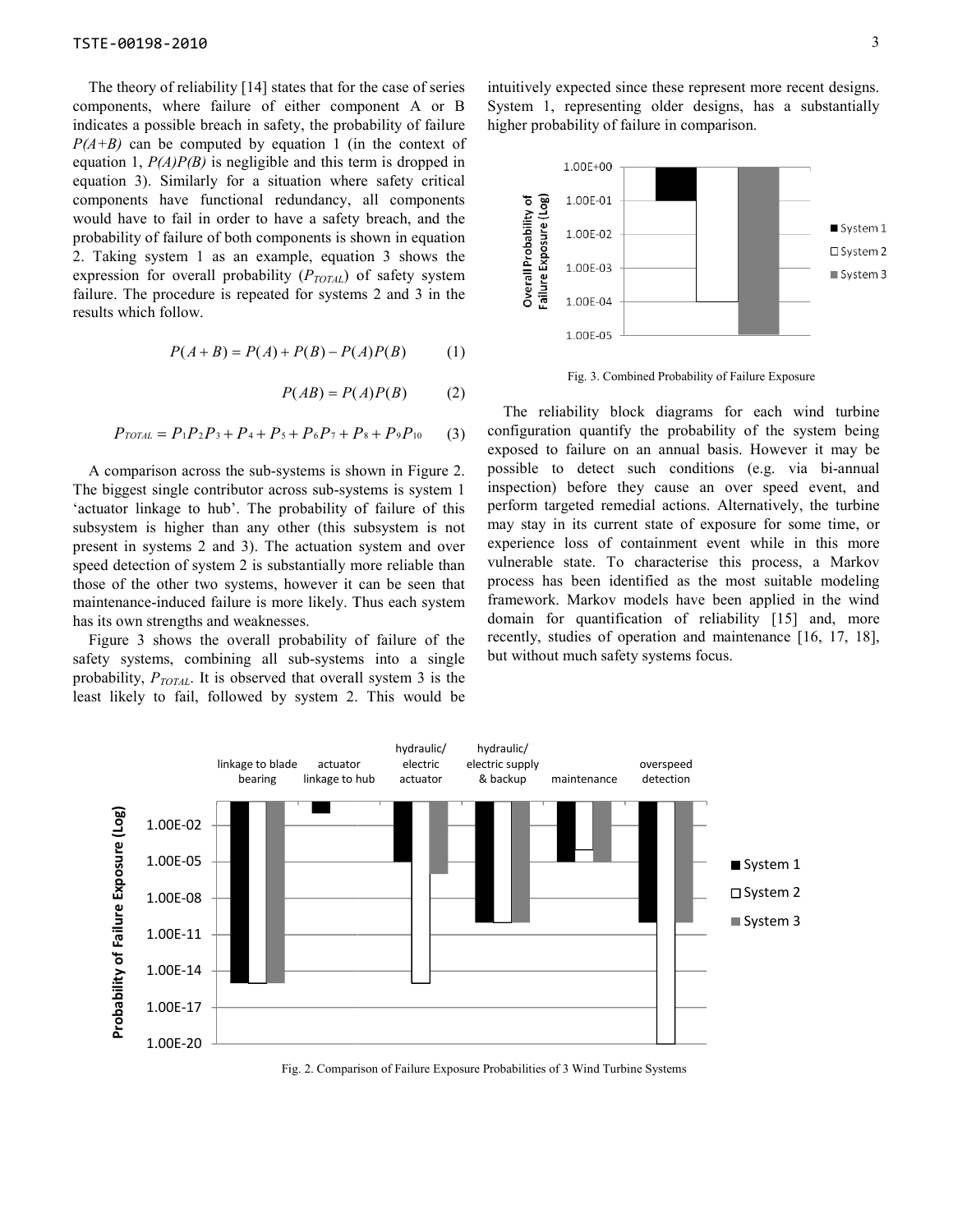#### V. MARKOV PROCESS DEFINITION

It is necessary to define the states which correspond to the physical condition of the plant. The transition rates (*λ, µ*) characterize the dynamic behavior of the system as it moves between states. These are shown in the state space diagram Figure 4. Transition rate  $\lambda_{12}$  corresponds to  $P_{TOTAL}$  in the RBD, that is the probability of the system being exposed to an over speed event through failure or impairment of the function of the safety system.

The safety system dynamic behavior is calculated by setting the system into differential equations. Introducing a time *∆t* suitably small so that the possibility of two transitions is negligible, and taking the probability of being in state one after the time step *∆t*:

$$
P_{1}(t+\Delta t)=P_{1}(t)\lambda_{11}\Delta t+P_{4}(t)\mu_{41}\Delta t+P_{5}(t)\mu_{51}\Delta t
$$
 (4)

$$
\lambda_{11} \Delta t = 1 - \lambda_{12} \Delta t \tag{5}
$$

Inserting (5) into (4) and rearranging into differential equation format we get:

$$
P_1(t + \Delta t) = P_1(t)[1 - \lambda_{12}\Delta t] + P_4(t)\mu_{41}\Delta t + P_5(t)\mu_{51}\Delta t
$$

$$
\therefore P_1(t)' = \frac{P_1(t + \Delta t) - P_1(t)}{\Delta t}
$$

$$
= -P_{1}(t)\lambda_{12} + P_{4}(t)\mu_{41} + P_{5}(t)\mu_{51}
$$

Similar equations can be deduced for the other states, together these are often shown in matrix form:

$$
\begin{bmatrix}\nP_1'(t) & \dots & P_s'(t)\n\end{bmatrix} = \begin{bmatrix}\n-\lambda_{12} & \lambda_{12} & & & & \\
 & -(\lambda_{23} + \lambda_{24}) & \lambda_{23} & \lambda_{24} & \\
 & & -\lambda_{35} & & \lambda_{35} \\
\mu_{41} & & & -\mu_{41} & \\
\mu_{53} & & & & -\mu_{51}\n\end{bmatrix}
$$

$$
\times \big[ P_{\scriptscriptstyle 1} (t) \quad \ldots \quad P_{\scriptscriptstyle 5} (t) \big] \tag{6}
$$

Deducing general algebraic expressions for such systems as (6) is difficult, particularly where simplifying assumptions cannot be made. In many cases in the literature, general expressions are obtained by assuming that the values of *λ* and µ are equal [7]. Such assumptions cannot be made for this problem, so alternative solution methods are used.

The problem can be re-formulated by discretising the Markov process. This is done by choosing an appropriate time resolution and multiplying this by the transition rate of interest. In this way we obtain (7).

$$
\begin{bmatrix}\n1-\lambda_{12}\Delta t & \lambda_{12}\Delta t & & & \\
 & 1-(\lambda_{23}+\lambda_{24})\Delta t & \lambda_{23}\Delta t & \lambda_{24}\Delta t & \\
 & & 1-\lambda_{35}\Delta t & \lambda_{35}\Delta t & \\
 & & & 1-\mu_{41}\Delta t & \\
 & & & & 1-\mu_{51}\Delta t\n\end{bmatrix}\n\begin{bmatrix}\n1-\lambda_{12}\Delta t & & & \\
 & \lambda_{24}\Delta t & & \\
 & & 1-\mu_{41}\Delta t & \\
 & & & 1-\mu_{51}\Delta t\n\end{bmatrix}\n\begin{bmatrix}\n1 & & & \\
 & \lambda_{13}\Delta t & & \\
 & & & 1-\mu_{52}\Delta t\n\end{bmatrix}
$$

The solution is then obtained by multiplying the matrix by itself over the period of interest. This gives the probability of residing in each state, which can be used to calculate risk.



Fig. 4. Over Speed State Space Diagram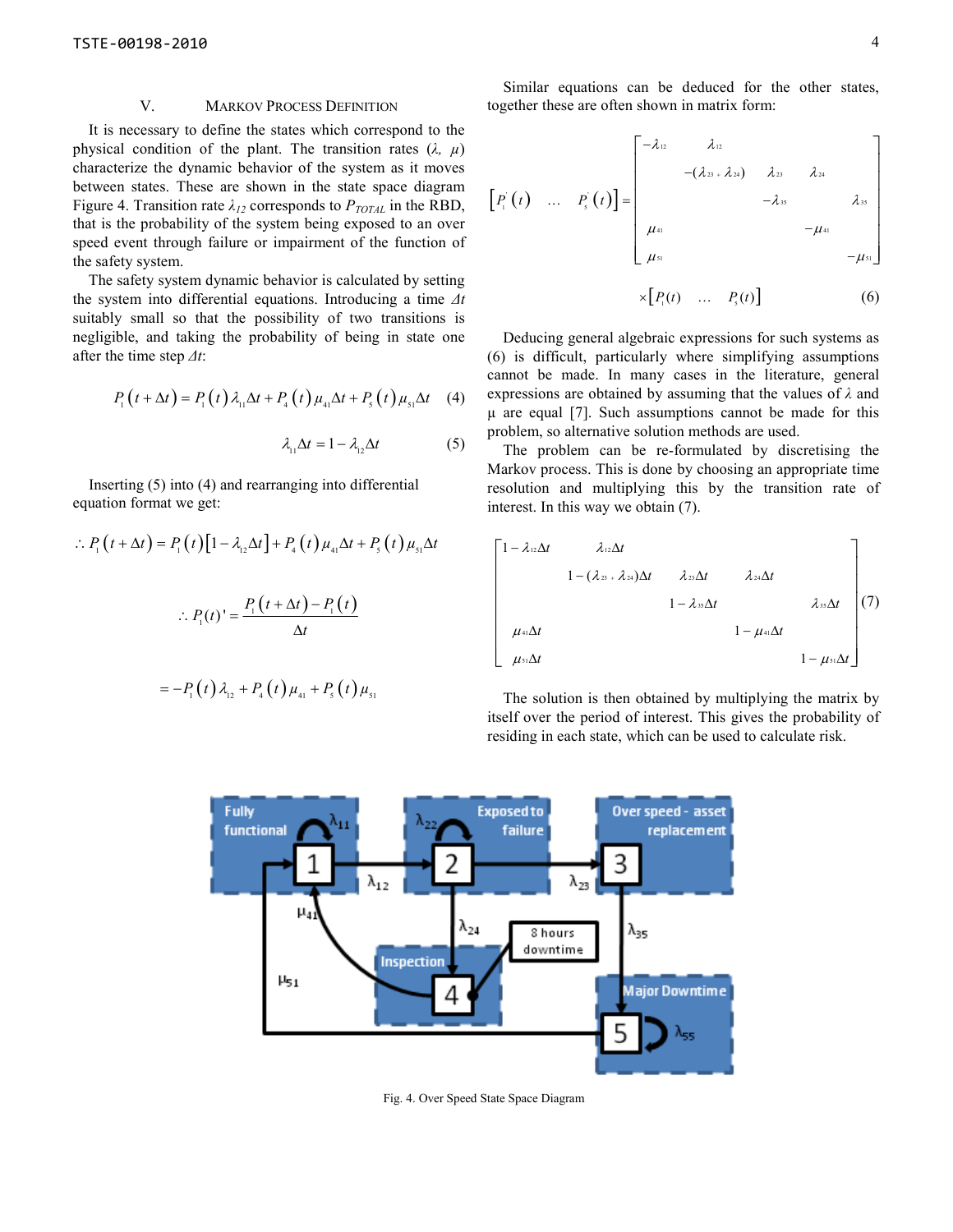### *A. Markov Process Parameters*

Table III summarises the Markov process parameters used in this study. The study focuses on a comparison of system 1 and system 2 over speed risk. *∆t* was chosen as 3 months, and so the annual rates of occurrence  $(\lambda, \mu)$  are multiplied by 0.25 to obtain *λ∆t*, *µ∆t*. The most difficult parameter to quantify is *λ23* (rate of over speed once exposed). This is based on analysis of the dominant failure mode and its mechanism. In the case of system 1 it was determined via analysis of the system, that the probability of over speed (although greatly heightened) was relatively low even when exposed to failure  $(\lambda_{23}=0.1, \lambda_{23}\Delta t=0.025)$ . On the other hand, the dominant failure mode of system 2 would almost certainly result in over speed once exposed  $(\lambda_{23}=0.9, \lambda_{23}\Delta t=0.225)$ . The other main assumptions are that inspection is bi-annual ( $\lambda_{24}=2$ ,  $\lambda_{24}\Delta t=0.5$ ) and asset mean time to replacement is 1 year  $(\mu_{51}=1)$ ,  $\mu_{5}A t=0.25$ ).

#### *B. Risk Quantification Parameters*

Initially the risk metrics consider only economic impacts, in terms of cost *CTOTAL*. These arise from three sources as summarized in equation (8):

$$
Im = C_{TOTAL} = C_{CAP} + C_{DTIME} + C_{LAB}
$$
 (8)

## *Capital costs (CCAP) – Asset replacement*

If the system transits to state 3, this indicates a loss of containment event. Asset replacement cost is taken as £1m per MW, where system 1 wind turbine rating (WTR) is 0.5MW and system 2 is rated at 2MW. This cost is unaffected by duration of time before the unit is replaced.

## *Lost revenue caused by downtime*  $(C_{DTIME})$  *– Asset replacement and maintenance visits*

The system can suffer loss of revenue due to maintenance inspection (state 4) or asset replacement downtime (state 5). In the case of inspection it is assumed that downtime  $(\Delta_{DT})$  is equal to 8 hours. To represent this, the state probability of inspection will be multiplied by the cost of inspection (see labour costs) to determine the risk associated with inspection.

In the case of asset replacement, loss of production is taken as one annual quarter (3 months, *∆DT* =2016 hours). The cost to the owner, *CDTIME*, is calculated assuming a capacity factor of 30% (*CF*=0.3) and electricity production credit (*EPC*) of £76/MWh, using equation (9).

$$
C_{DTIME} = EPC[\Delta_{DT} \cdot CF \cdot WTR]
$$
 (9)

## *Labour costs (CLAB) – Maintenance visits*

Labour costs are taken as £30/hr and are worked out on the basis of a two-man team working an 8 hour shift.

In the results that follow, the risk is taken by multiplying the Cost impact (*Im*) for each state by each individual state probability.

## VI. RESULTS

The state probabilities are obtained by populating (7) with numerical data from Table III, and then multiplying the matrix by itself for the desired time period [7]. A time period of 10 years was chosen, therefore the number of iterations was 40 for each matrix. Row 1 of the resultant matrix is of most interest as this represents each state probability given that the system started in state 1 (fully functional).

| <b>TABLE III</b>          |  |
|---------------------------|--|
| MADVOV PDOCESS PAD AMETED |  |

| <b>MARKOV PROCESS PARAMETERS</b>                            |                |                 |                      |                |                       |  |  |  |
|-------------------------------------------------------------|----------------|-----------------|----------------------|----------------|-----------------------|--|--|--|
| Parameter                                                   | Symbol         | $\lambda$ sys 1 | $\lambda$ dt sysl    | $\lambda$ sys2 | $\lambda$ 1t sys2     |  |  |  |
| Rate of exposure to<br>over speed $(P_{total}$<br>from RBD) | $\lambda_{12}$ | $1x10^{-1}$     | $2.5 \times 10^{-2}$ | $1x10^{-4}$    | $2.5 \times 10^{-5}$  |  |  |  |
| Rate of over speed<br>once exposed                          | $\lambda_{23}$ | $1x10^{-1}$     | $2.5 \times 10^{-2}$ | $9x10^{-1}$    | $2.25 \times 10^{-1}$ |  |  |  |
| Rate of inspection                                          | $\lambda_{24}$ | $\mathfrak{D}$  | $5x10^{-1}$          | $\mathfrak{D}$ | $5x10^{-1}$           |  |  |  |
| Rate of transit to<br>down state                            | $\lambda_{35}$ | $1*$            | 1                    | $1*$           | 1                     |  |  |  |
| Repair rate if failure<br>detected                          | $\mu_{41}$     | $1*$            | 1                    | $1*$           | 1                     |  |  |  |
| Replacement rate<br>after loss of<br>containment            | $\mu_{5I}$     | 1               | $2.5 \times 10^{-1}$ |                | $2.5x10^{-1}$         |  |  |  |
|                                                             | $\cdots$       |                 | $\sim$ $\sim$        |                |                       |  |  |  |

\*Unity regardless of time resolution

#### *A. State Probabilities*

The steady state behavior of the system is the same regardless of starting value. The evolution of the state probabilities over each iteration are plotted in figure 5 for system 1 and figure 6 for system 2.



Fig. 5. Convergence of System 1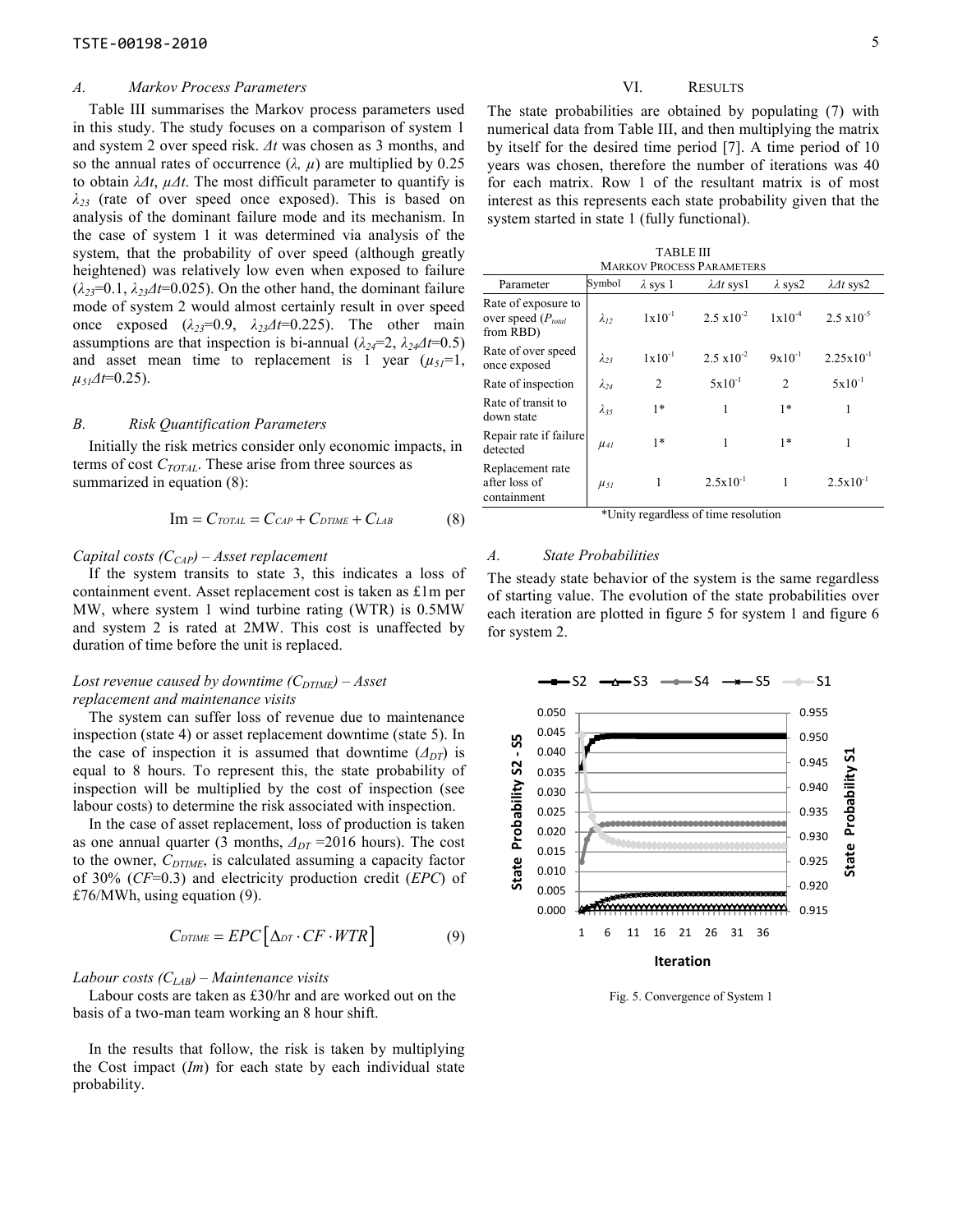

Fig. 6. Convergence of System 2

## *B. Influence of Inspection Regime*

The number of inspections was varied from 0 to 3 visits per annum to establish the importance of inspection frequency on the mimimisation of over speed risk in the t designs. Table IV summarises how the Markov process parameters change in this case. The number of inspections was varied from 0 to 3 visits per annum to establish the importance of inspection frequency on the mimimisation of over speed risk in the two wind turbine

TABLE IV INSPECTION REGIME MARKOV PROCESS PARAMETERS Inspections per annum  $\int \lambda_{24} \Delta t$  Sys 1  $\lambda_{22} \Delta t$ 0 0 0.975 1 0.25 0.725 2 0.5 0.475 3 0.75 0.225 Sys2 *λ22∆t* 0.775 0.525 0.275 0.025

Figure 7 shows system 1 risk contributions from each state. State 3, associated with asset replacement, dominates along with lost energy due to downtime inflicted by time spent in state 5. Figure 8 shows the result for system 2 risk. It can be seen that the risk for system 2 is roughly two orders of magnitude smaller than system 1 when they are compared directly in figure 9. This figure also shows that inspections have a higher effectiveness in system 1. Figure 7 shows system 1 risk contributions from each state.<br>State 3, associated with asset replacement, dominates along<br>with lost energy due to downtime inflicted by time spent in<br>state 5. Figure 8 shows the result for sys

Therefore it can be concluded that inspection as a means of controlling over speed risk is much more cost effective on controlling over speed risk is much more cost effective older, system 1 wind turbines than newer system 2 turbines.



Fig. 7. Risk for System 1 States



Fig. 9. Direct Comparison of System Risk

#### *C. Implications for Wind Turbine Fleets*

An important issue related to individual system safety is how the probability of an over speed event (due to failure of the safety system) scales with increasing number of installed turbines. Many wind farm operators expect to grow their fleets substantially in the near to medium term if support arrangements for wind power remain in place. The question of how this up-scaling affects their risk exposure is of great interest. For this reason, figure 10 shows potential growth in the number of system 2 wind turbines installed. The risk scales linearly with the number of machines in the field.

It is interesting to note that, in terms of over speed risk, even a high number of system 2 turbines does not exceed the risk of roughly 20 system 1 turbines (typical wind farm size). In practical terms this illustrates how much safety systems in wind turbines have improved in recent years (especially in terms of functional redundancy), but also shows the importance of good training for wind turbine technicians in order to minimse risk of an over speed event, since the main contributor to system 2 turbine probability of failure is maintenance-related. This is one area where the wind farm operator has long-term control over the risk (once the warranty period has elapsed), although inevitably some turbines are easier to maintain than others. his up-scaling affects their risk exposure is of great<br>st. For this reason, figure 10 shows potential growth in<br>mber of system 2 wind turbines installed. The risk scales<br>y with the number of machines in the field.<br>s intere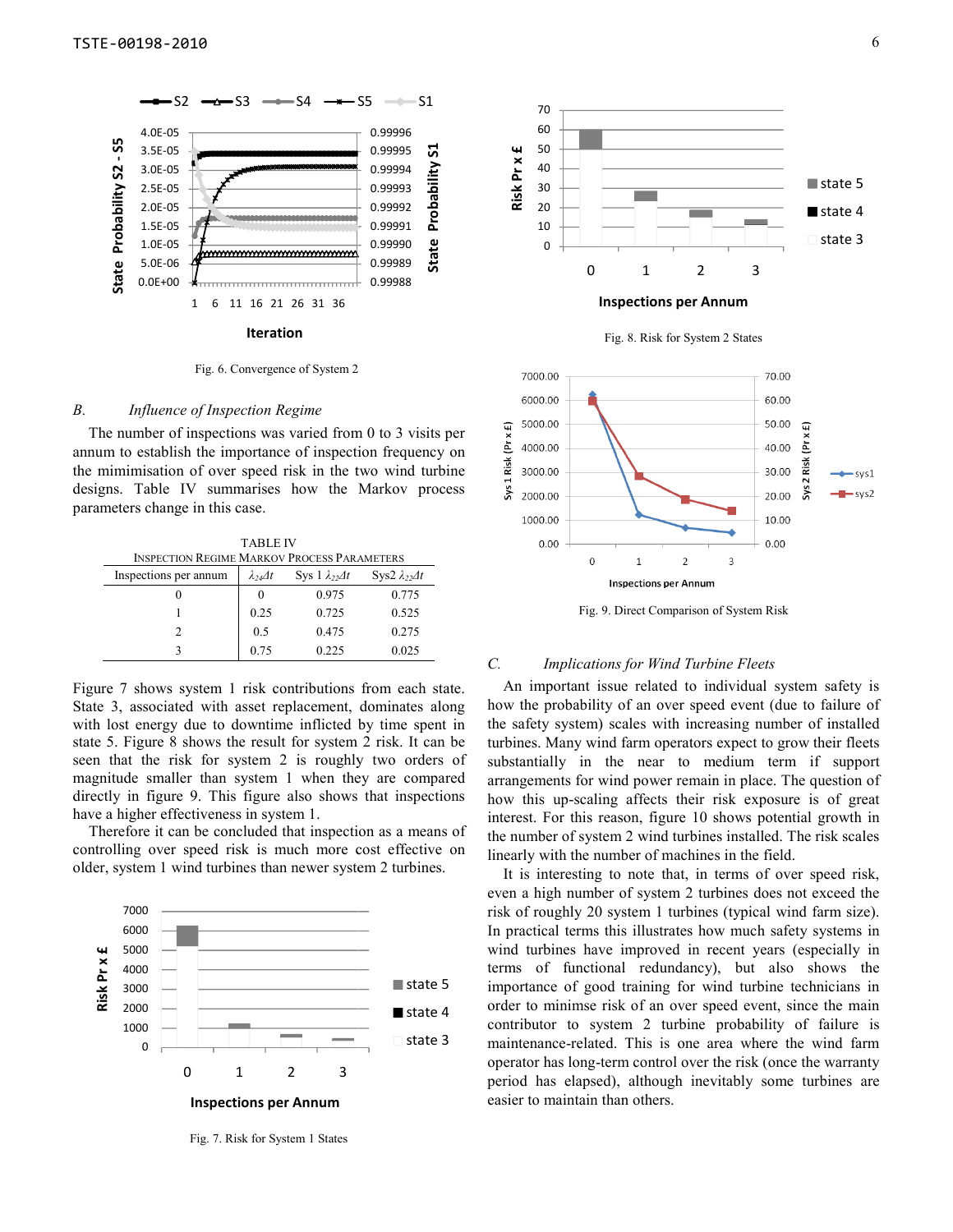

Fig. 10. System Risk in Terms of Numbers of Units in the Field and Safety System Type

There is a second main conclusion concerning acquisition policy of wind farm owners such as utilities. The higher over speed risk associated with older machines (such as system 1) should be taken into consideration when acquisitions are made, with special attention given to possible over speed issues. Without due consideration of the analysis presented here, utilities could end up taking on significant future economic liabilities they are unaware of. Such risk can be significantly reduced via more frequent inspection, as shown in this paper. There is a second main conclusion concerning acquisition<br>policy of wind farm owners such as utilities. The higher over<br>speed risk associated with older machines (such as system 1)<br>should be taken into consideration when ac

The alternatives in terms of risk reduction are, in the mid long term, to re-power the site or to avoid acquiring older turbine designs.

## VII. CONCLUSIONS

The life management of wind farms is growing in importance as more turbines are installed. Operators are likely to have fleets comprising many turbine types with different safety systems. By analysing the reliability of key subsystems such as the pitch system, and over speed detection system, operators can get a better idea about their exposure to risk. This risk is a function of the design of the safety systems of those turbines and is also proportional to the number of operational turbines in the fleet. This paper has shown that more modern safety systems represented by system 2 are much more reliable than older systems represented by system 1. This is primarily because of increased functional redundancy in modern wind turbine safety systems. long term, to re-power the site or to avoid acquiring older<br>turbine designs.<br>
VII. CONCLUSIONS<br>
The life management of wind farms is growing in<br>
importance as more turbines are installed. Operators are likely<br>
to have flee

Mitigation strategies are available to control the risk of older turbine types such as system 1. It is emphasized that inspection is a useful and practical tool to reduce risk of over speed in older machines such as system 1 turbines. However there are other avenues going forward, such as increased use of condition monitoring. The existing CMS signals such as blade pitch angle can be used as a measure of p health. Major failure of the pitch system in particular may be detectable by interpretation of pitch angle variation as captured in WT SCADA. No extra capital cost is required, however several extra man-hours of data processing will be needed.

It should be highlighted that geographic risk was not included in the analysis. Such risk can be significant as shown by the authors of [5]. It would be interesting to see how geographical or environmental risk affected the conclusions in figure 10 in particular.

#### APPENDIX



System 2 is described by (10)

$$
P_{\text{total}} = (P_{1} + P_{4})(P_{2} + P_{5})(P_{3} + P_{6}) + P_{7}P_{8} + P_{9} + P_{10}P_{11}P_{12}P_{13} \tag{10}
$$





System 3 is described by (11)

$$
P_{\text{total}} = (P_{1} + P_{4} + P_{7})(P_{2} + P_{5} + P_{8})(P_{3} + P_{6} + P_{9}) + P_{10}P_{11} + P_{12} + P_{13}P_{14}P_{15}
$$
\n(11)